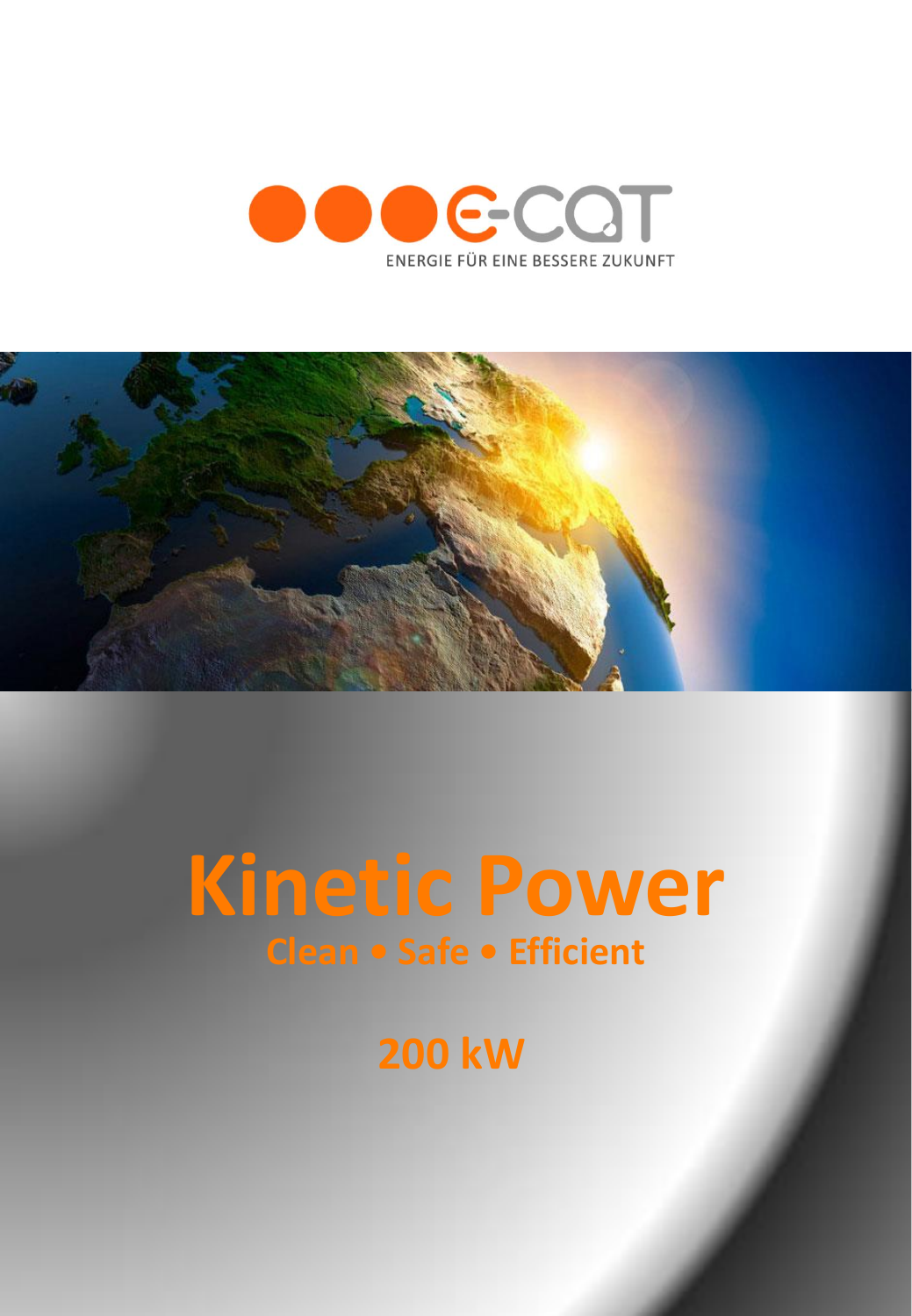

## Functional principles S Kinetic Power Plant

A tank filled with water includes containers with a halved cylindrical shape that are connected via a chain drive.

An automatic valve inside each container connects with a compressor outside the tank when the container passes the lower vertex.

The compressor pumps air in the lowest container. The lifting force moves the container upwards and brings the next container in the right position to be filled with air. Thereby the Kinetic Power Plant (KPP) starts to function and begins to move a gear mechanism that drives a generator.

By passing the upper vertex each container leaves the water for a short period of time. When a container dips back into the water it again fills with water.

This patented technology with innovative solutions enables the KPP to generate much more electrical energy than is needed for running the compressor.

Switching off the compressor stops the KPP.



Water and air are the basic materials for a revolution of the energy infrastructure.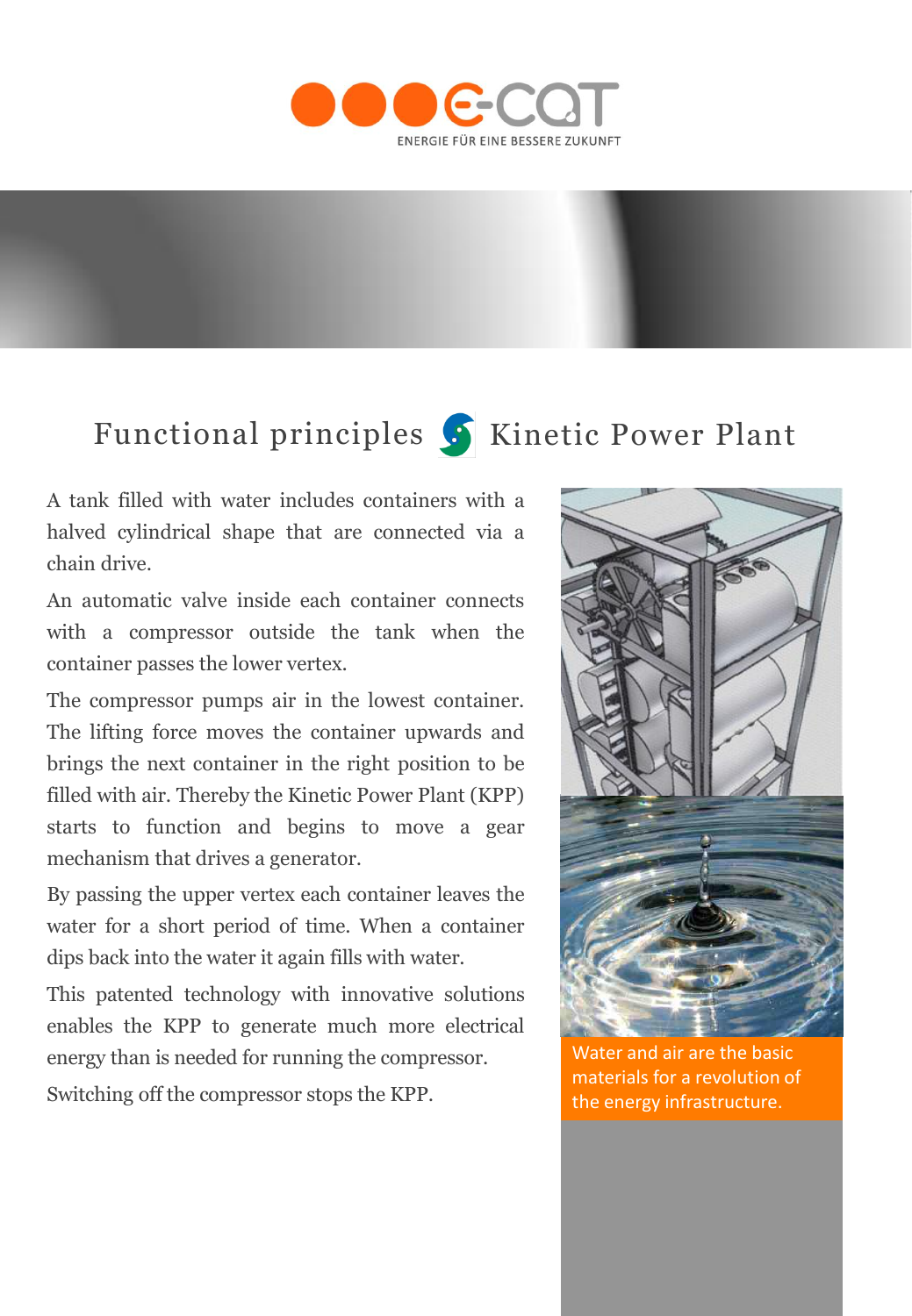

### **KPP 200 kW**

**1 module**



t ist<br>Ekst

tille.<br>Det s

 $\label{eq:1} \begin{array}{l} \omega_{\mathcal{A}'}=\frac{1}{\sqrt{2}}\\ \omega_{\mathcal{A}'}=\frac{1}{\sqrt{2}} \end{array}$ 

 $\frac{1}{2}$ 

 $\stackrel{d}{\longrightarrow} \delta_{\stackrel{\circ}{\mu}}\stackrel{d}{\longrightarrow}$ 

<u> 사람</u>

27)

À×.

 $\frac{\hbar}{\hbar}$ 학생

 $\gamma \in \mathcal{P}$ 

ņ.